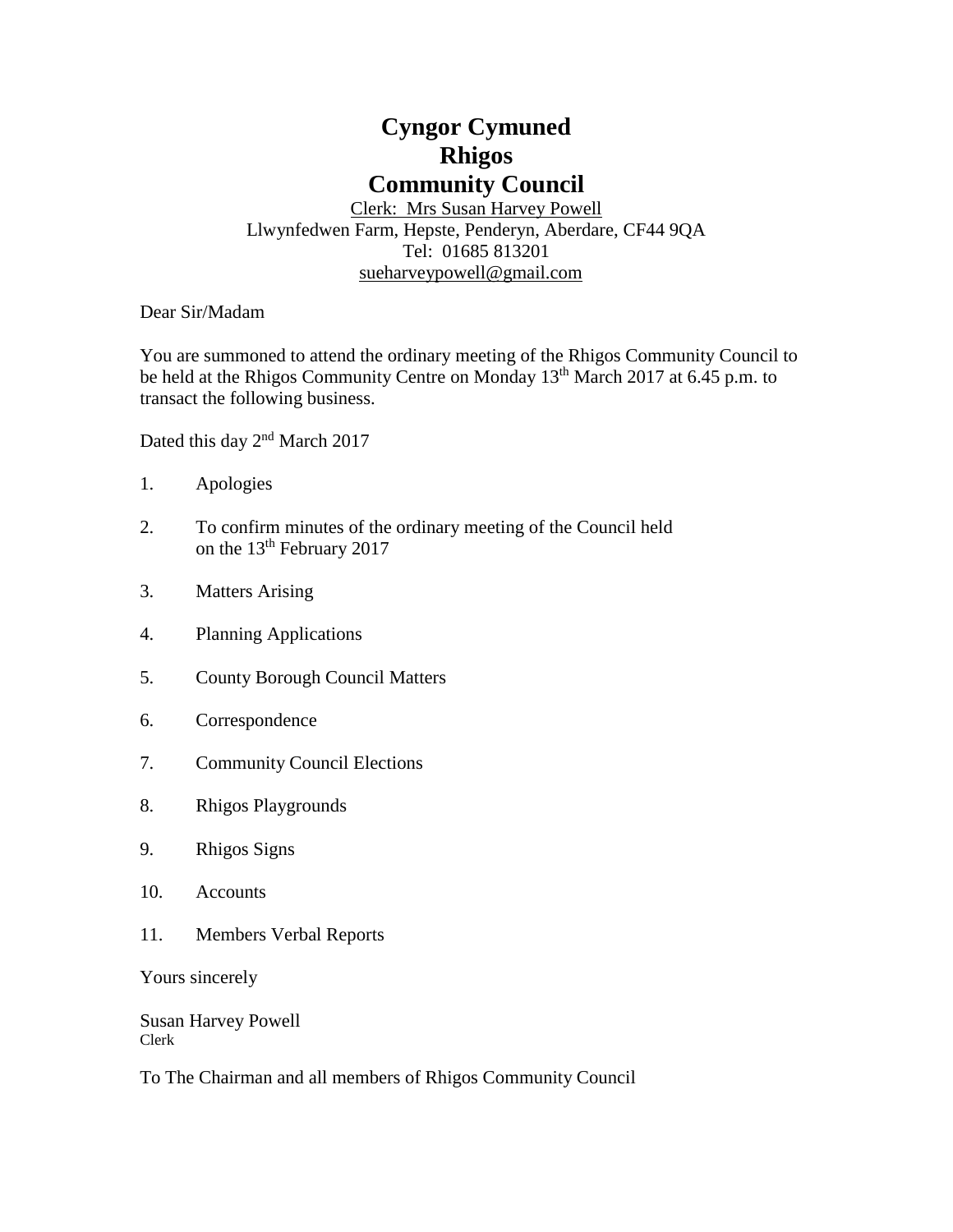# **Rhigos Community Council**

Minutes of the ordinary meeting of Rhigos Community Council held at Rhigos Community Centre on Monday 13th February 2017 at 6.45 p.m.

Present: Cllrs. O Morgan, M Pope, G Thomas, Oliver, L Leach, H Wagner, M Evans, M Smith

Apologies: Cllr. C Hopes, S Maull

## **2017/12 Minutes**

It was resolved to confirm Minutes of the Ordinary Meeting of the Council held on 13th February 2017

### **2017/13 Declaration of Interest**

2017/c Cllr. Evans and Wagner declared an interest and left the meeting as they are on the P.T.A.

### **2017/14 Matters Arising**

- a. Unsafe memorial stones Rhigos cemetery in progress
- b. Advertising Boards Mr Tom Ward has emailed Mrs Powell to say that he is not going ahead with the advertising board project.
- c. PTA requesting money for school trip Cllr. Evans and Wagner declared an interest and left the meeting. We need to know how many children are going on this trip.

#### **2017/15 Planning**

It was resolved to note:

a. Housing development land adjacent to Rhigos Post Office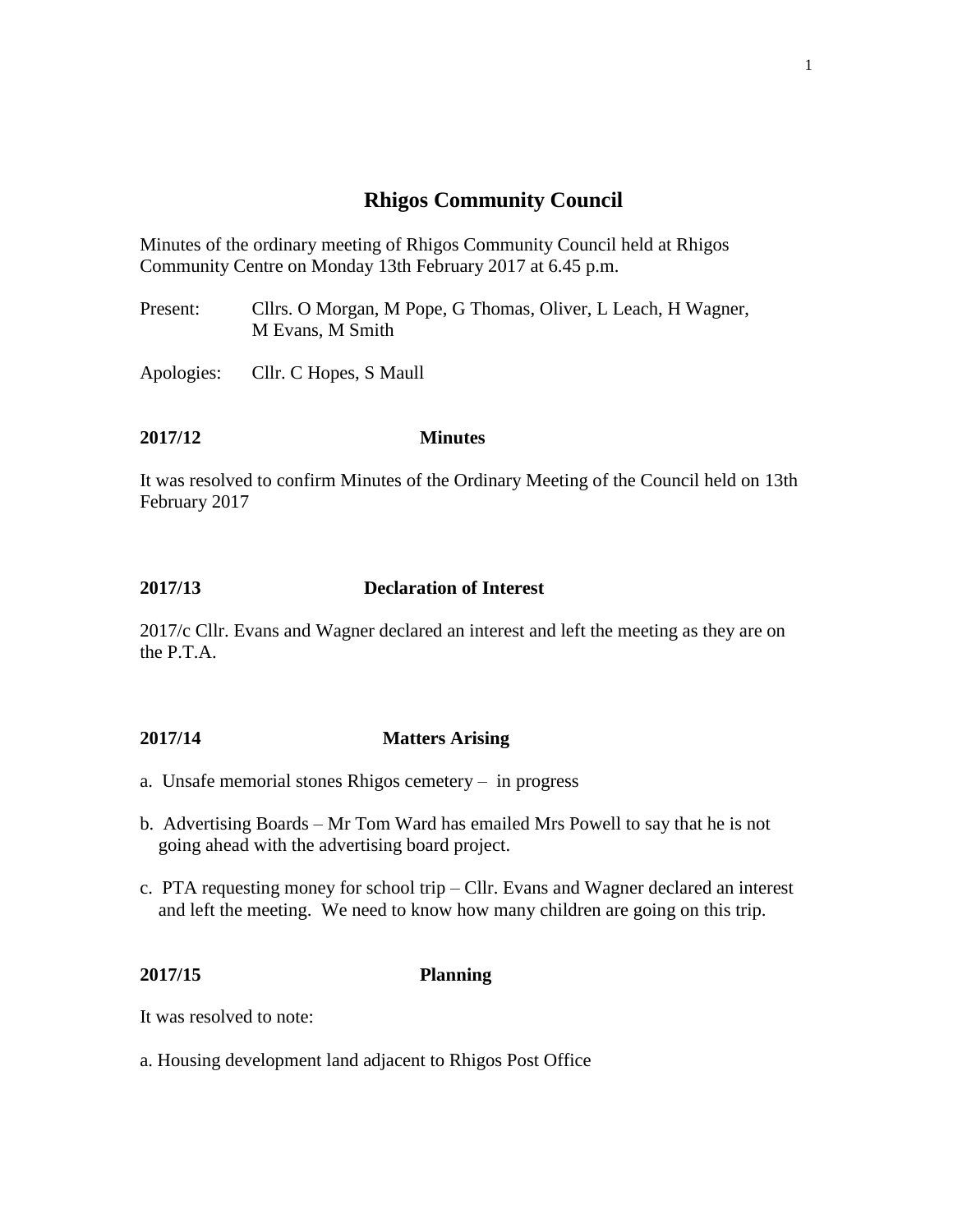#### **2017/16 County Borough Council Matters**

It was resolved that the following complaints be passed on to Councillor G Thomas for his attention.

#### Previous Complaints

Barrier across Parish Road – Nothing to report

There a lot of people suffering from cancer in Rhigos and a high volume of asthma. We are still waiting for the Public Health report.

Rhigos Post Office was closed for 2 weeks – Cllr. Thomas will write to Ann Clwyd

Fence down at the old Ffyndaff site.

Litter near old cattle grid – this has been cleaned but there is still rubbish in the gutter.

Rubbish has been thrown on the grass verge outside 1 Heol y Bryn – still there

Vans repairing the flats at the bottom of Heol y Graig are still parking on the junction.

#### New Complaints

- a. A company on the Industrial estate is shotblasting causing dust in Halt Road
- b. Could a piece of tarmac be put outside 19 Heol Gwrangfryn for an invalid scooter to be used.
- c. There is a water leak on the bend near the Plough.
- d. There is a strip of moss on the path opposite Brynhyfryd on the Bryn.
- e. The hedge behind the new bus stop on the Bryn is not been cut.
- f. The grass cutters are not cleaning up after cutting hedges.
- g. There are no affordable housing developments in Rhigos.
- h. There are pot holes between Waungron and Cefn Gron
- i. There is a pot hole outside 10 Heol y Graig
- j. There is a lot of litter outside the rugby club.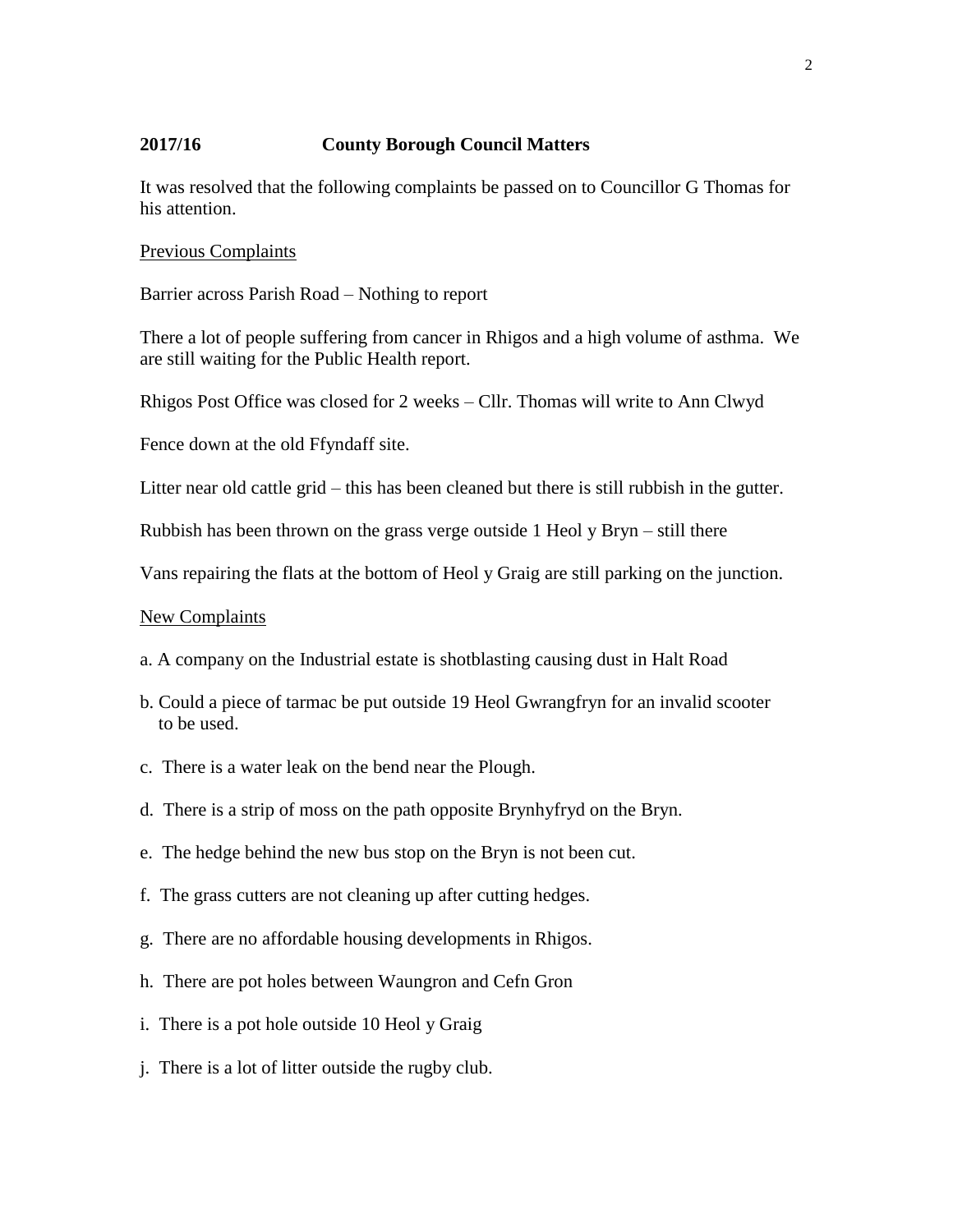- k. A bus driver has been rude to carers going to a resident at the bottom of Heol Esgyn as he could not pass their cars.
- l. The lay by in front of the bus stop at Heol y Graig is breaking up.
- m. The Pen y Cymmoedd fund is now open.

#### **2017/17 Correspondence**

It was resolved to receive the following correspondence.

- a. A letter from Mrs R Davies asking if she could change the entrance into the filed she rents near Hirwaun roundabout – agreed but gate is to be no bigger than 4ft.
- b. Letter re Enviroparks consultation period Mrs Powell will email for an appointment.

### **2017/18 Rhigos Playgrounds**

- a. Heol y Bryn playground  $-A$  land survey has been done recently, they are looking from the point of view that it is not a mining problem. Another survey would cost £5000.00 which would be better spent on the drainage issue, the cost could be as much as £30000.00 and it has not yet been decided where the funding is coming from. Geo grids have been suggested to strengthen the ground and the equipment be placed on top.
- b. The Old Adventure playground there is no shed available at present.

### **2017/19 Rhigos Signs**

Cllr. Morgan will send the invoice to Mrs Powell

| 2017/20                      | <b>Accounts</b> |         |
|------------------------------|-----------------|---------|
| Welsh Water                  |                 | £347.21 |
| <b>Broad Band</b>            |                 | £58.80  |
| Wages                        |                 | £543.40 |
| <b>Current Account</b>       | £4469.31.       |         |
| <b>High Interest Account</b> | £3806.51        |         |